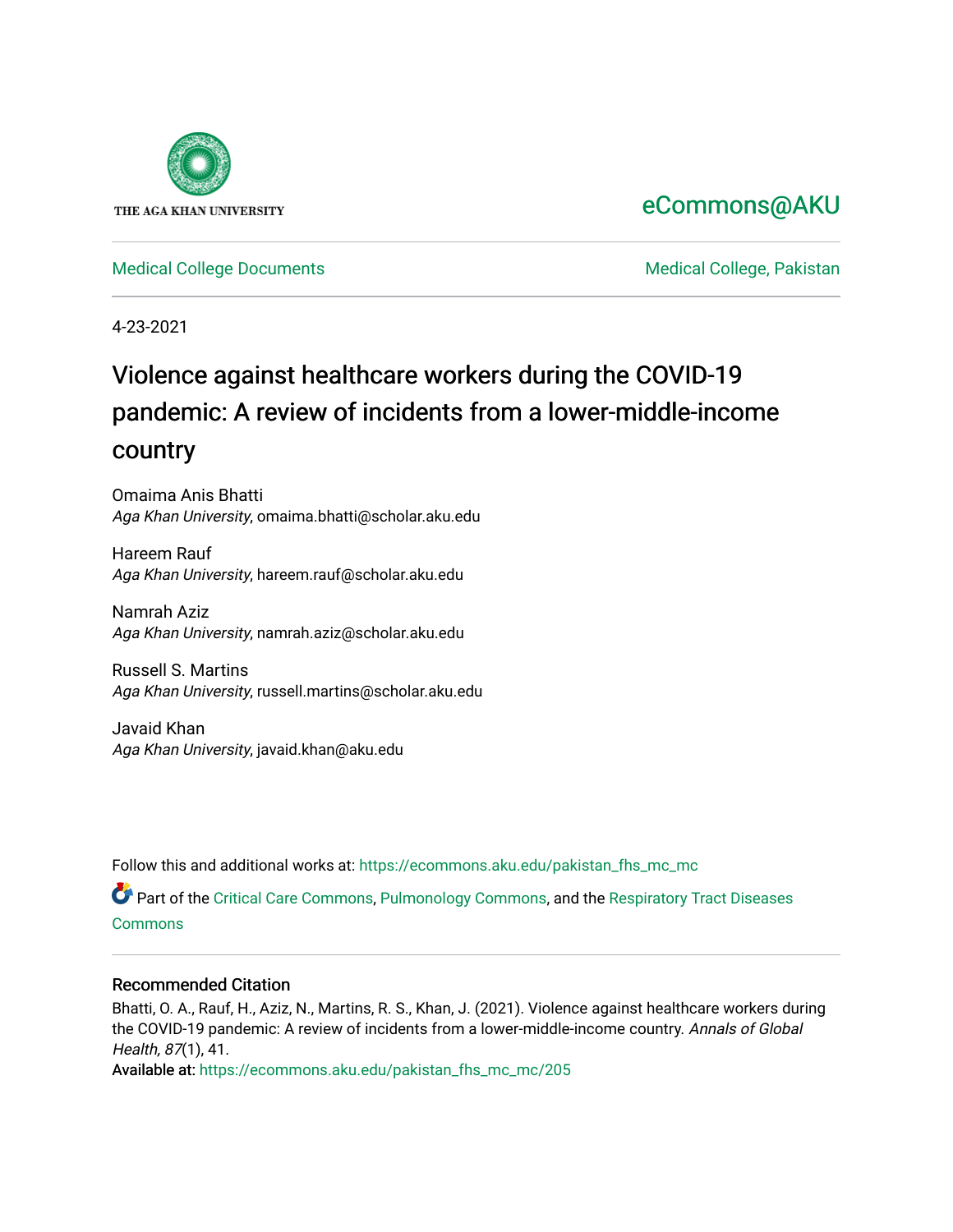Violence against Healthcare Workers during the COVID-19 Pandemic: A Review of Incidents from a Lower-Middle-Income **Country** 

# **Annals** of GlobalHealth

#### **REVIEW**

# **OMAIMA ANIS BHATTI HAREEM RAUF NAMRAH AZIZ**

**RUSSELL SETH MARTINS JAVAID A. KHAN** 

*[\\*Author affiliations can be found in the back matter of this article](#page-9-0)*

## **ABSTRACT**

**Background:** Healthcare workers (HCWs) across the globe have met tremendous challenges during the COVID-19 (coronavirus disease 2019) pandemic, such as shortages of personal protective equipment, extensive work hours, and constant fear of catching the virus or transmitting it to loved ones. Adding on to the already existing burnout, an increase in incidents of violence and aggression against HCWs was seen in Pakistan and globally.

**Objectives:** Primarily to review cases of violence against HCWs in Pakistan, highlighting and comparing the instigating factors seen within the country and globally. Secondly, to enlist possible interventions to counter workplace violence in healthcare during a pandemic and in general.

**Methods:** Incidents of violence towards HCWs in Pakistan during the COVID-19 pandemic occurring between April 7, 2020, and August 7, 2020, were included. The incidents reported from local newspapers were reviewed.

**Findings and Conclusion:** A total of 29 incidents were identified, with perpetrators of violence most commonly being relatives of COVID-19 patients. Most frequent reasons included mistrust in HCWs, belief in conspiracy theories, hospitals' refusal to admit COVID-19 patients due to limited space, COVID-19 hospital policies, and the death of the COVID-19 patients. Protests by doctors and other HCWs for provision of adequate PPE, better quarantine conditions for doctors with suspected COVID-19, and better compensation for doctors on COVID-19 patient duty resulted in police violence towards HCWs. To avoid such incidents in the future, institutions, healthcare policymakers, media organisations, and law enforcement agencies must work together for widespread public awareness to counter misconceptions and to exhibit responsible journalism. In hospitals, measures such as de-escalation training and increased security must be implemented. Furthermore, law enforcement agencies must be trained in non-violent methods of crowd dispersal and control to manage peaceful protests by HCWs over legitimate issues.

# lu ubiquity press

#### CORRESPONDING AUTHOR: **Javaid A. Khan**

Professor, Section of Pulmonary and Critical Care Medicine, Department of Medicine, Aga Khan University, Stadium Road, Karachi 74800, Pakistan

*[javaid.khan@aku.edu](mailto:javaid.khan@aku.edu)*

#### TO CITE THIS ARTICLE:

Bhatti OA, Rauf H, Aziz N, Martins RS, Khan JA. Violence against Healthcare Workers during the COVID-19 Pandemic: A Review of Incidents from a Lower-Middle-Income Country. *Annals of Global Health*. 2021; 87(1): 41, 1–11. DOI: *[https://doi.](https://doi.org/10.5334/aogh.3203) [org/10.5334/aogh.3203](https://doi.org/10.5334/aogh.3203)*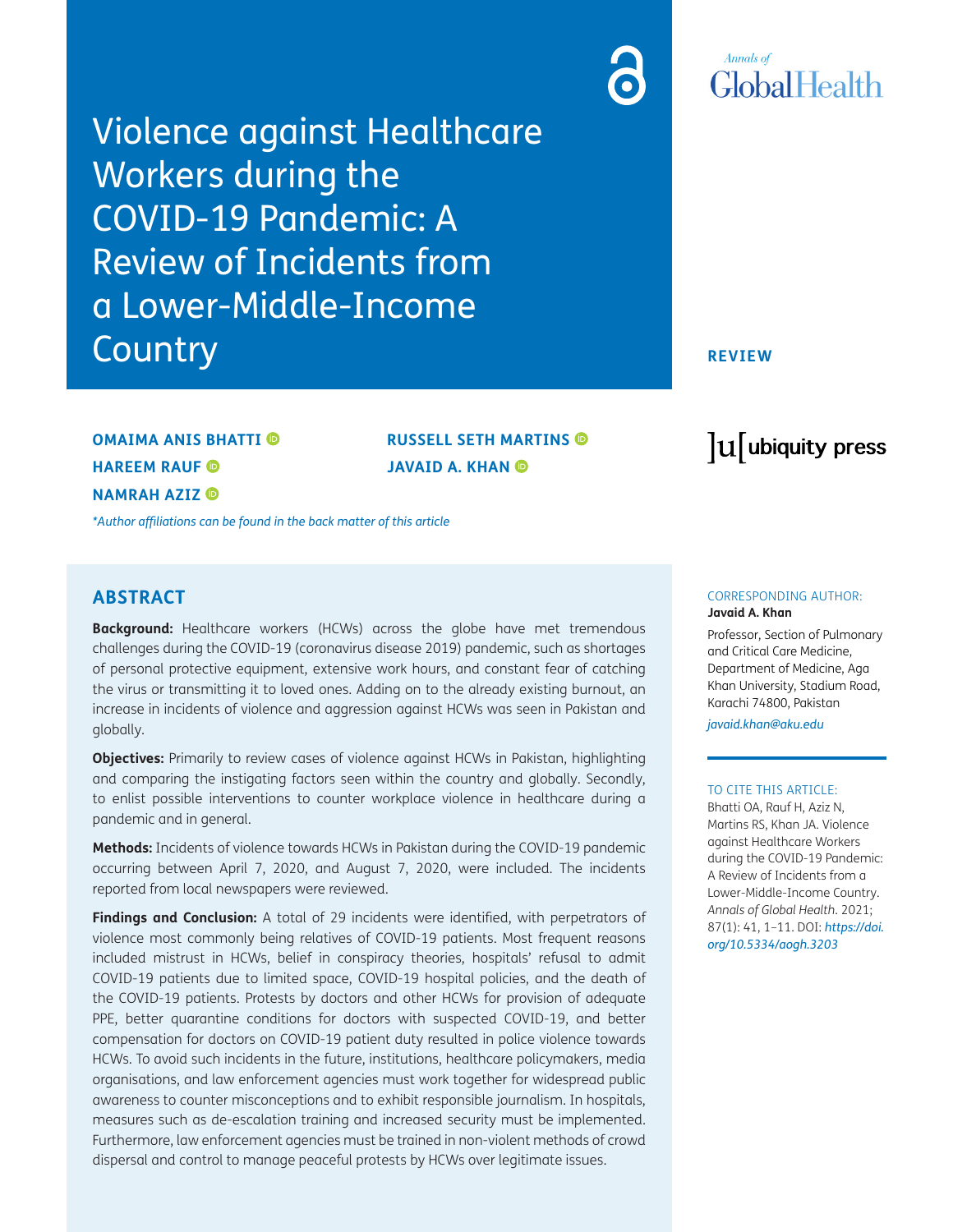### **INTRODUCTION**

With the COVID-19 (coronavirus disease 2019) pandemic having caused more than 58 million reported cases and 1 million reported deaths globally as of November 20, 2020, healthcare workers (HCWs) are facing unprecedented challenges while remaining on the frontlines [1]. These include exhaustive work hours, shortages of personal protective equipment (PPE), and a constant fear of contracting COVID-19 themselves or transmitting it to their loved ones. To add to these challenges, a worrying surge in violence against healthcare workers has been reported globally [2, 3]. According to the World Health Organization (WHO), up to 38% of HCWs encounter physical violence at some point in their careers, which causes psychological distress and burnout and in turn affects healthcare delivery [4]. In Pakistan, one third of all HCWs have reported aggression directed towards them, with the most common being in verbal form [5]. As the number of confirmed COVID-19 cases in Pakistan crosses 374,000 [6], growing tensions amongst the population have led to an increase in incidents of violence and hostility all over the country. In this review, we describe the incidents of aggression and violence towards HCWs during the COVID-19 pandemic in Pakistan, as reported by local newspapers. In addition, factors motivating these incidents are discussed and related solutions are suggested to provide healthcare systems and the Government of Pakistan with evidence-based action plans to negate such events in the future.

### **SEARCH STRATEGY AND SELECTION CRITERIA**

In the absence of any published literature, our search strategy consisted of reviewing reports of violence against healthcare workers by local news agencies in Pakistan, which uploaded their reports/articles to their websites from April 7, 2020, to August 7, 2020. News websites searched included The Express Tribune, Geo News, The Nation, Dawn News, Samaa News, The News International, News Intervention, Gandhara, National Public Radio (NPR), and CNN. The search was independently performed by two members of the research team (NA and HR), who compiled lists of relevant articles on MS Excel. Once the search was completed, a third member of the research team (OAB) reviewed and synthesized both lists. Duplicates (reports of the same incident in different news reports) were excluded. Discrepancies in lists were settled by referring to the news article in question and determining its suitability for inclusion.

## **VIOLENCE AGAINST HCWS DURING THE COVID-19 PANDEMIC IN PAKISTAN**

A total of 29 incidents were identified through review of local newspaper reports from April 7, 2020, to August 7, 2020 [7–18]. The majority of reported incidents took place in the province of Khyber Pakhtunkhwa (69%) [12, 15, 16], followed by Sindh (13.8%) [9, 11, 13, 14], and Punjab (10.3%) [8, 10, 17]. All hospitals involved in these incidents of violence were public hospitals owned by the provincial/federal governments [7, 9–15, 17]. Perpetrators of the violence were most commonly mobs comprising attendants of patients (60%) [9–13, 15] and members of the police/armed forces (40%) [7, 8, 14, 18], and all reported incidents had some degree of physical assault and violence. In the incidents where the police perpetrated violence, the inciting factors were mostly protestations by doctors and other HCWs [7, 8, 18]. The demands included provision of adequate PPE, better quarantine conditions for doctors with suspected COVID-19, better compensation for doctors on COVID-19 patient duty, and the provision of internet services to facilitate online medical education during the COVID-19 pandemic [7, 8, 18]. In all these incidents, the police physically assaulted doctors and healthcare workers and even arrested protesters in some cases [7, 18]. In incidents perpetrated by mobs led by patients' attendants, reasons most frequently included healthcare authorities' refusal to admit COVID-19 patients due to limited space, the death of relatives in the hospital, and the refusal to hand over deceased patients' bodies without the results of a COVID-19 test [9–13, 15, 19]. Attendants commonly displayed distrust in doctors, accusing them of falsely diagnosing patients with COVID-19 or providing inadequate healthcare to COVID-19 patients [11–13]. Moreover, false beliefs, such as COVID-19 being a hoax and doctors intentionally killing patients while labelling them

Bhatti et al. **2** *Annals of Global Health* DOI: [10.5334/aogh.3203](https://doi.org/10.5334/aogh.3203)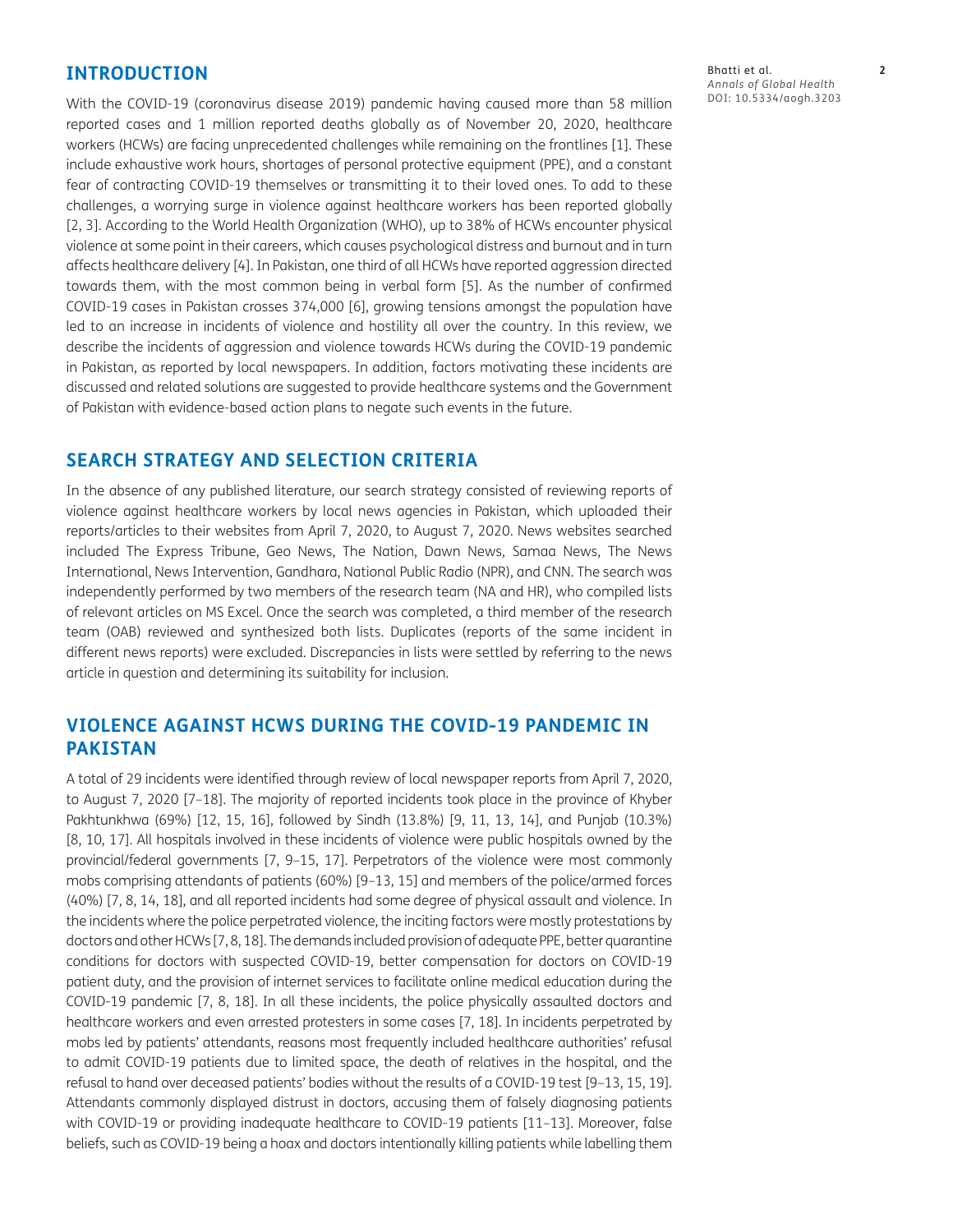as COVID-19 positive in order to receive money, were also reasons behind some of the incidents [10, 13, 16, 19]. The violence demonstrated by attendants and mobs included destruction of hospital property, verbal abuse, and physical assault against doctors and hospital staff [9–13, 15]. In four out of six incidents involving patient attendants inciting violence at hospitals, the hospital administration sought support from the police/law enforcement personnel [9–11, 13]. A brief summary of all the incidents of violence is shown in **[Table 1](#page-3-0)**, and additional details are shown in **[Table 2](#page-4-0)**.

| <b>CHARACTERISTIC</b>                   | $N = 29$<br>n (%) |
|-----------------------------------------|-------------------|
| Province                                |                   |
| Khyber Pakhtunkhwa [12, 15, 16]         | 20 (69.0)         |
| Sindh [9, 11, 13, 14]                   | 4(13.8)           |
| Punjab [8, 10, 17]                      | 3(10.3)           |
| Balochistan [7, 18]                     | 2(6.9)            |
| <b>Hospital Sector</b>                  | $N = 9*$          |
| Public (Government-owned) [7, 9-15, 17] | 9(100)            |
| Private                                 | 0(0)              |
| Perpetrator                             | $N = 10*$         |
| Attendants of Patients [9-13, 15]       | 6(60.0)           |
| Police/Armed Forces [7, 8, 14, 18]      | 4(40.0)           |
| <b>Victim</b>                           | $N = 11*$         |
| Doctors [7-15, 17, 18]                  | 11 (100)          |
| Other HCWs/Hospital Staff [7, 9-11]     | 4(36.4)           |
| <b>Medical Students [18]</b>            | 1(9.1)            |

Bhatti et al. **3** *Annals of Global Health* DOI: 10.5334/aogh.3203

<span id="page-3-0"></span>**Table 1** Summary of Incidents during the COVID-19 Pandemic in Pakistan.

\* Number of articles explicitly reporting specific characteristic.

## **DISCUSSION**

More than 400 incidents of violence disrupting healthcare were reported worldwide with over 260 cases of aggression being responses to COVID-19 health measures. According to the International Committee of the Red Cross (ICRC), a total of 611 incidents of violence and harassment took place in the first six months of the pandemic [20]. However, these numbers could be understated, because most cases go unreported [21]. A majority of the targets are doctors and nurses directly dealing with COVID-19 patients, and perpetrators either include the family of COVID-19 patients, the general community, or law enforcement personnel [2].

According to our review of cases in Pakistan, the attacks on health care workers were mainly driven by grievances over the death of COVID-19 patients, a mistrust towards doctors borne of widespread conspiracy theories, and resistance towards protective COVID-19 measures set by the government. Cases of violence and harassment against HCWs with similar inciting factors occurred across the globe. In India, a quarantine facility was vandalised, and HCWs were assaulted over the death of a COVID-19 patient [21]. In Central America and Caribbean countries, doctors and nurses were attacked on multiple occasions due to frustration caused by lack of proper care, concerns regarding COVID-19 testing, and reluctance to adhere to rules regarding burial of COVID-19 patients [22]. In the United States, public health officials have been targets of physical threats, protests, and cyber harassment as a result of opposition to usage of masks and lockdown policies, coupled with criticism from political leaders and social media slander campaigns [23]. An additional factor contributing to violence is the fear of catching the virus from HCWs. Several nurses in Mexico were assaulted while travelling to work, a nurse was attacked with bleach in Philippines, and in India, HCWs were chased by mobs, threatened by neighbours and landlords to vacate their homes, and faced hostility during contact tracing [3, 24–26]. In countries already affected by conflict, like Libya and Yemen, bombings and shelling on healthcare facilities have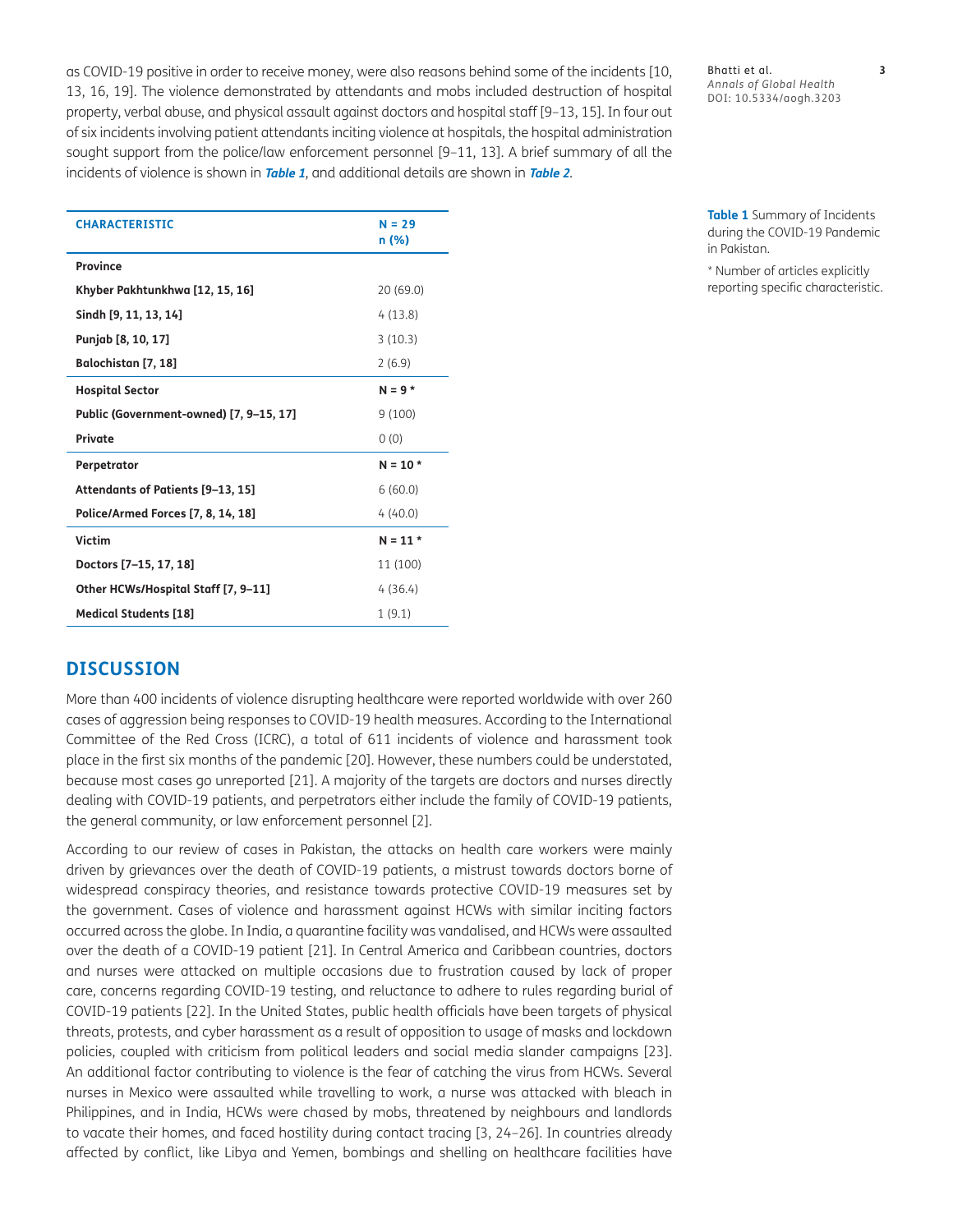<span id="page-4-0"></span>Table 2 Incidents of Violence Against Health Care Workers (HCW's) During COVID-19 Pandemic in Pakistan (7 April to 24 June 2020). **Table 2** Incidents of Violence Against Health Care Workers (HCW's) During COVID-19 Pandemic in Pakistan (7 April to 24 June 2020). NS: not specified; PPE: personal protective equipment. NS: not specified; PPE: personal protective equipment.

| DATE           | <b>CITY</b>             | <b>HOSPITAL/</b><br>LOCATION                                                    | HOSPITAL<br><b>SECTOR</b> | PERPETRATOR(S)                                                                                         | VICTIM(S)                         | <b>VIOLENCE</b><br>ACT OF                                                                                                       | INCITING FACTOR(S)                                                                                                                                         | LEGAL ACTION<br><b>TAKEN</b>                                                           | <b>OTHER DETAILS</b>                                                                                                                                                                                                                    |
|----------------|-------------------------|---------------------------------------------------------------------------------|---------------------------|--------------------------------------------------------------------------------------------------------|-----------------------------------|---------------------------------------------------------------------------------------------------------------------------------|------------------------------------------------------------------------------------------------------------------------------------------------------------|----------------------------------------------------------------------------------------|-----------------------------------------------------------------------------------------------------------------------------------------------------------------------------------------------------------------------------------------|
|                | (Balochistan)<br>Quetta | CM secretariat<br>Civil Hospital/                                               | Government                | Police                                                                                                 | Doctors and<br>Paramedics         | through streets;<br>Baton charge;<br>60-100 HCWs<br>doctors and<br>paramedics<br>including<br>between<br>dragged<br>Arrested    | coronavirus patients.<br>provision of PPE and<br>paramedic staff for<br>equipment to treat<br>young doctors and<br>Protests held by                        | $\frac{5}{2}$                                                                          | psychological stress and<br>more than 16 doctors<br>COVID-19 due to lack<br>in Quetta contracted<br>patients without PPE<br>trauma dealing with<br>Protests began after<br>of PPE. Doctors face<br>('akin to suicide')                  |
| 18 Apr<br>2020 | (Punjab)<br>Lahore      | and Medical<br>Healthcare<br>Specialized<br>Education<br>Secretary<br>Office of | $\mathbb{I}$              | Police                                                                                                 | Doctors                           | Police thrashed<br>the doctors                                                                                                  | COVID-19 duty, better<br>quarantine conditions<br>suspected COVID 19<br>Protests for provision<br>compensation for<br>of adequate PPE,<br>for doctors with | $\frac{5}{2}$                                                                          | for doctors to hold such<br>during protests; Special<br>was not the right time<br>only to maintain order<br>stated that during the<br>to have called police<br>COVID-19 pandemic<br>Authorities claimed<br>Secretary Health<br>protests |
| 15 May<br>2020 | Karachi<br>(Sindh)      | JPMC) Isolation<br>Medical Centre<br>Postgraduate<br>Jinnah<br>Ward             | Government                | deceased patient<br>people, including<br>attendants of<br>suspected)<br>Around 60<br>$(COVID-19)$      | Doctors and<br>Hospital<br>Staff  | thrown at staff;<br>ransacked and<br>heavy objects<br>into premises;<br>Forceful entry<br>Hospital area<br>vandalised           | refused to hand over<br>the patient's body to<br>administration<br>the family<br>Hospital                                                                  | arrested eight to<br>Rangers called<br>nine people<br>to facility;<br>Police and       | conducting a COVID-19<br>by government to only<br>refused to believe that<br>Hospital staff directed<br>hand over deceased<br>body to family after<br>coronavirus exists<br>test; Attendants                                            |
| 20 May<br>2020 | (Punjab)<br>Lahore      | COVID-19 Ward<br>Mayo Hospital,                                                 | Government                | positive patients,<br>Around 30 men;<br>of 2 COVID-19<br>one of whom<br><b>attendants</b><br>had died. | Doctors and<br>Hospital<br>Staff. | misbehaviour;<br>Forceful entry<br>into premises.<br>manhandled<br>male doctor<br>and hospital<br>abuse and<br>Verbal<br>guard. | believed coronavirus<br>Death of COVID-19<br>patient; relatives<br>is a hoax                                                                               | sufficient police<br>deployment of<br>administration<br>requested<br>Hospital<br>force | the COVID-19 ward also<br>to perform CPR on the<br>patient without giving<br>started to cry and get<br>him time to wear PPE<br>forced by attendants<br>The other patients in<br>A male doctor was<br>upset.                             |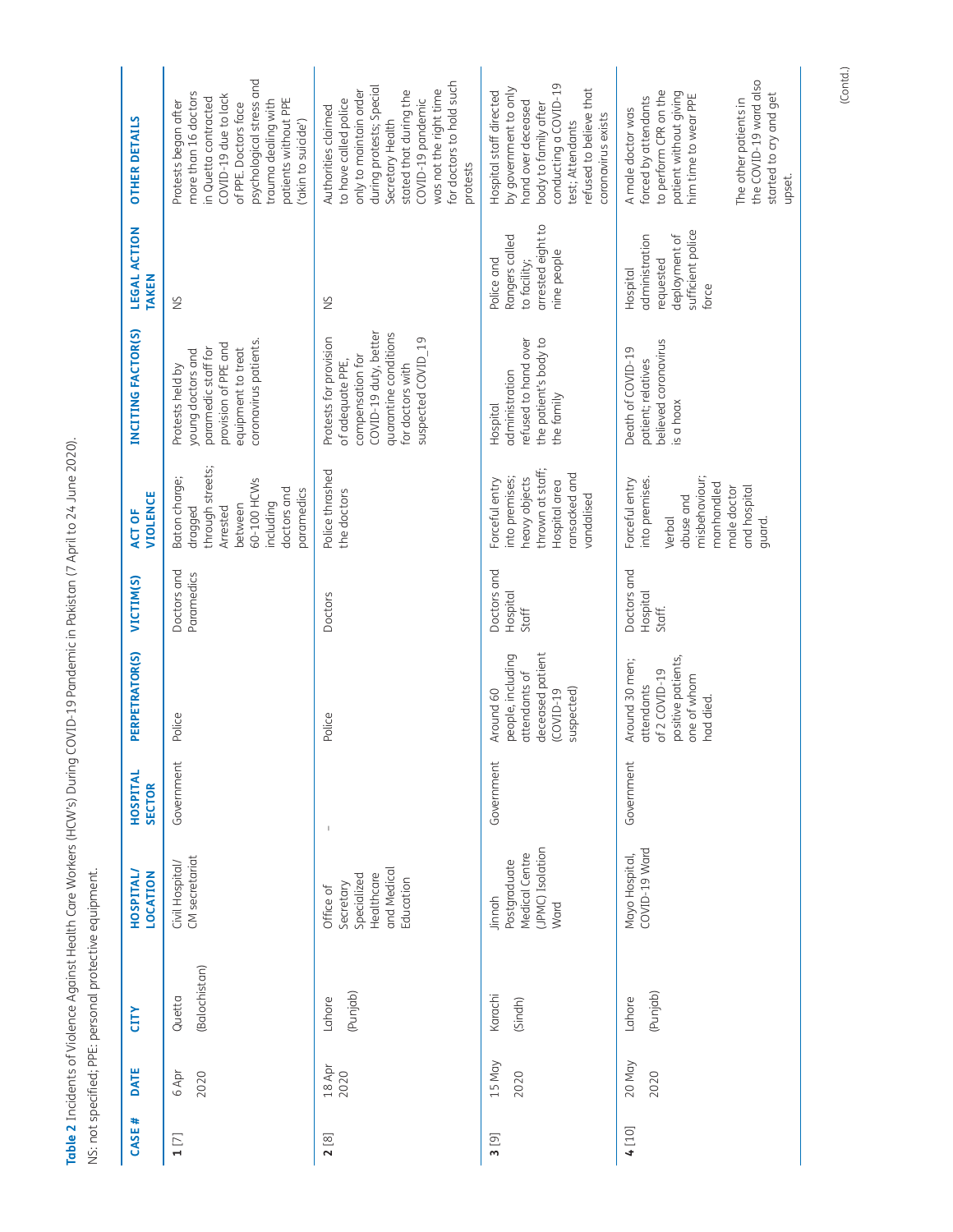| <b>OTHER DETAILS</b>         |                                                                                                                                                                       | such increasing incidents<br>Doctors claim confusing<br>policies of government<br>patients is a cause to<br>suspected COVID-19<br>regarding burial of                                                                | security from provincial<br>doctors demand better<br>in the last seven days;<br>Fourth such incident<br>government | Perpetrator has been<br>labelled as mentally<br>unstable                                        |                                                                                                                       |
|------------------------------|-----------------------------------------------------------------------------------------------------------------------------------------------------------------------|----------------------------------------------------------------------------------------------------------------------------------------------------------------------------------------------------------------------|--------------------------------------------------------------------------------------------------------------------|-------------------------------------------------------------------------------------------------|-----------------------------------------------------------------------------------------------------------------------|
| LEGAL ACTION<br><b>TAKEN</b> | administration<br>sought police<br>Hospital<br>support                                                                                                                | case against<br>the persons<br>register the<br>decided to<br>Police had<br>involved.                                                                                                                                 | sought but first<br>report was not<br>Police support<br>information<br>filed yet                                   | a 14-day judicial<br>perpetrator on<br>Court sent the<br>Arrested and<br>FIR lodged;<br>remand. | $\geq$                                                                                                                |
| INCITING FACTOR(S)           | patients as COVID-19<br>Refused to hand over<br>accused of labelling<br>positive; mistrust in<br>body of deceased<br>patient to family;<br>Doctors falsely<br>doctors | attendants refused to<br>wait for completion<br>including COVID-19<br>of legal formalities<br>testing; broke in to<br>condition and died<br>during treatment;<br>brought in critical<br>retrieve body<br>Patient was | take nasal swab after<br>Doctor was called to<br>Attendants claimed<br>a duty in the ICU;<br>he arrived late       | asked to wear a mask<br>quarrelled over being<br>Was denied sleeping<br>pills day before;       | ordered to determine<br>the elderly patient<br>brought in critical<br>cause of death of<br>COVID-19 test<br>condition |
| <b>VIOLENCE</b><br>ACT OF    | Misbehaviour                                                                                                                                                          | carrying knives<br>vandalised the<br>female doctor<br>into premises;<br>Forceful entry<br>medical staff;<br>attempted<br>assault on<br>mob was<br>and rods;<br>slapped;<br>area                                      | Verbally abused<br>injuries to eyes<br>and beaten;<br>Sustained<br>and nose<br>forcefully<br>removed;<br>PPE was   | gunfire injuring<br>Verbal abuse<br>and threats;<br>both legs                                   | Attempted<br>assault on<br>damaged<br>Hospital<br>property<br>doctors;                                                |
| VICTIM(S)                    | Doctors                                                                                                                                                               | Doctors and<br>Hospital<br>Staff                                                                                                                                                                                     | Young male<br>doctor                                                                                               | Young male<br>doctor                                                                            | Doctors                                                                                                               |
| <b>PETRATOR(S)</b><br>ER     | COVID-19 patient<br>of deceased<br>Attendants                                                                                                                         | COVID-19 patient<br>people, including<br>of deceased<br>attendants<br>Around 70                                                                                                                                      | COVID-19 patient<br>Attendants of<br>a suspected                                                                   | Department<br>Policeman<br>Terrorism<br>Counter-                                                | of deceased<br>Attendant<br>Suspected<br>$COVID-19$<br>patient;                                                       |
| HOSPITAL<br><b>SECTOR</b>    | Government                                                                                                                                                            | Government                                                                                                                                                                                                           | Government                                                                                                         | Government                                                                                      | Government                                                                                                            |
| <b>HOSPITAL/</b><br>LOCATION | University<br><b>Hospital</b><br>Liaqat                                                                                                                               | Civil Hospital,<br>Department<br>Emergency                                                                                                                                                                           | Hayatabad<br>Complex<br>Medical                                                                                    | Disease (NICVD)<br>Cardiovascular<br>Institute of<br>National                                   | Lady Reading<br>Hospital                                                                                              |
| <b>CITY</b>                  | Hyderabad<br>(Sindh)                                                                                                                                                  | Karachi<br>(Sindh)                                                                                                                                                                                                   | Pakhtunkhwa)<br>Peshawar<br>(Khyber                                                                                | Karachi<br>(Sindh)                                                                              | Pakhtunkhwa)<br>Peshawar<br>(Khyber                                                                                   |
| DATE                         | 28 May<br>2020                                                                                                                                                        | 29 May<br>2020                                                                                                                                                                                                       | $1$ Jun<br>2020                                                                                                    | $18 \text{ Jun}$<br>2020                                                                        | 19 Jun<br>2020                                                                                                        |
| CASE #                       | 5[13]                                                                                                                                                                 | 6[11]                                                                                                                                                                                                                | 7[12]                                                                                                              | 8[14]                                                                                           | 9[15]                                                                                                                 |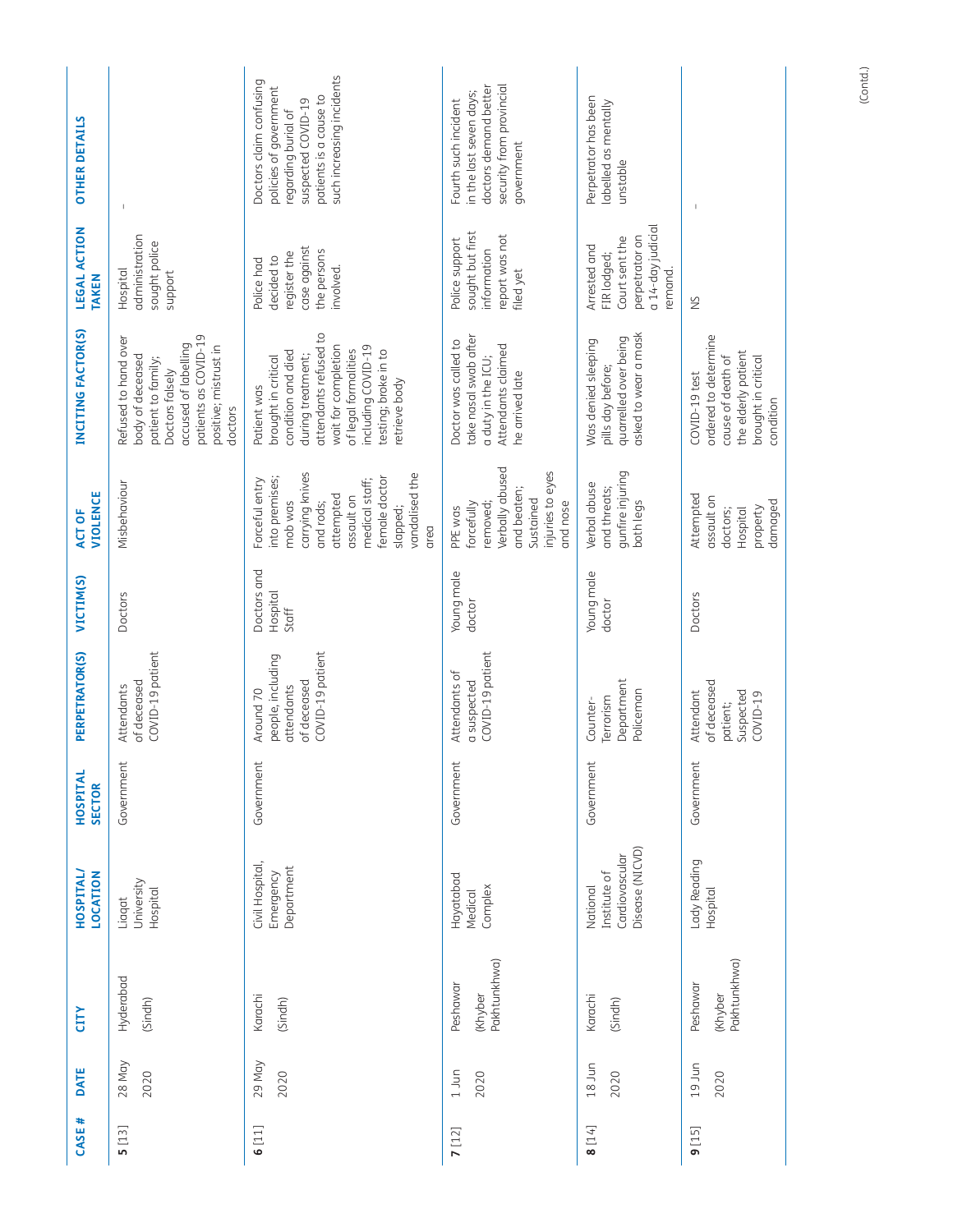| <b>OTHER DETAILS</b>         | Doctors Association (two<br>earlier: Case 7 and Case<br>widely spread on social<br>cases of violence were<br>reported by the Young<br>theories are made by<br>have been described<br>religious clerics and<br>Some conspiracy<br>20 total reported<br>media<br>$\widehat{\sigma}$                                                                                                |                                    |                                                                                                                                                                                                                          |
|------------------------------|----------------------------------------------------------------------------------------------------------------------------------------------------------------------------------------------------------------------------------------------------------------------------------------------------------------------------------------------------------------------------------|------------------------------------|--------------------------------------------------------------------------------------------------------------------------------------------------------------------------------------------------------------------------|
| LEGAL ACTION<br><b>TAKEN</b> | $\frac{5}{2}$                                                                                                                                                                                                                                                                                                                                                                    | $\frac{5}{2}$                      | $\frac{5}{2}$                                                                                                                                                                                                            |
| INCITING FACTOR(S)           | Relatives of COVID-19<br>claiming they died of<br>refused to hand over<br>facilities and due to<br>conspiracy theories<br>until COVID-19 test<br>over lack of testing<br>stating doctors are<br>killing patients and<br>COVID-19; hospital<br>patients frustrated<br>body of deceased<br>results returned                                                                        | $\frac{5}{2}$                      | peacefully protesting<br>Female doctors and<br>internet facilities in<br>the decision of the<br>medical students<br>Higher Education<br>Commission to<br>conduct online<br>the absence of<br>education in<br>Balochistan |
| <b>VIOLENCE</b><br>ACT OF    | workers; include<br>three shooting<br>been at least<br>on medical<br>There have<br>20 attacks<br>incidents                                                                                                                                                                                                                                                                       | threatened<br>Physically           | assaulted and<br>Baton charge;<br>physically<br>arrested                                                                                                                                                                 |
|                              |                                                                                                                                                                                                                                                                                                                                                                                  | Professor of<br>Medicine<br>Senior | doctors and<br>Students<br>medical<br>Female                                                                                                                                                                             |
| PERPETRATOR(S) VICTIM(S)     |                                                                                                                                                                                                                                                                                                                                                                                  | $\frac{5}{2}$                      | Police                                                                                                                                                                                                                   |
| HOSPITAL<br><b>SECTOR</b>    | $\begin{array}{c} \rule{0pt}{2.5ex} \rule{0pt}{2.5ex} \rule{0pt}{2.5ex} \rule{0pt}{2.5ex} \rule{0pt}{2.5ex} \rule{0pt}{2.5ex} \rule{0pt}{2.5ex} \rule{0pt}{2.5ex} \rule{0pt}{2.5ex} \rule{0pt}{2.5ex} \rule{0pt}{2.5ex} \rule{0pt}{2.5ex} \rule{0pt}{2.5ex} \rule{0pt}{2.5ex} \rule{0pt}{2.5ex} \rule{0pt}{2.5ex} \rule{0pt}{2.5ex} \rule{0pt}{2.5ex} \rule{0pt}{2.5ex} \rule{0$ | Government                         |                                                                                                                                                                                                                          |
| HOSPITAL<br>LOCATION         | $\mathbf{I}$                                                                                                                                                                                                                                                                                                                                                                     | Jinnah Hospital                    |                                                                                                                                                                                                                          |
| CITY                         | Pakhtunkhwa)<br>(Khyber                                                                                                                                                                                                                                                                                                                                                          | (Punjab)<br>Lahore                 | (Balochistan)<br>Quetta                                                                                                                                                                                                  |
| DATE                         | As of 19<br>Jun<br>2020                                                                                                                                                                                                                                                                                                                                                          | $21$ Jun<br>2020                   | 24 Jun<br>2020                                                                                                                                                                                                           |
| CASE #                       | $10 - 27$<br>$[16]$                                                                                                                                                                                                                                                                                                                                                              | 28 [17]                            | 29 [18]                                                                                                                                                                                                                  |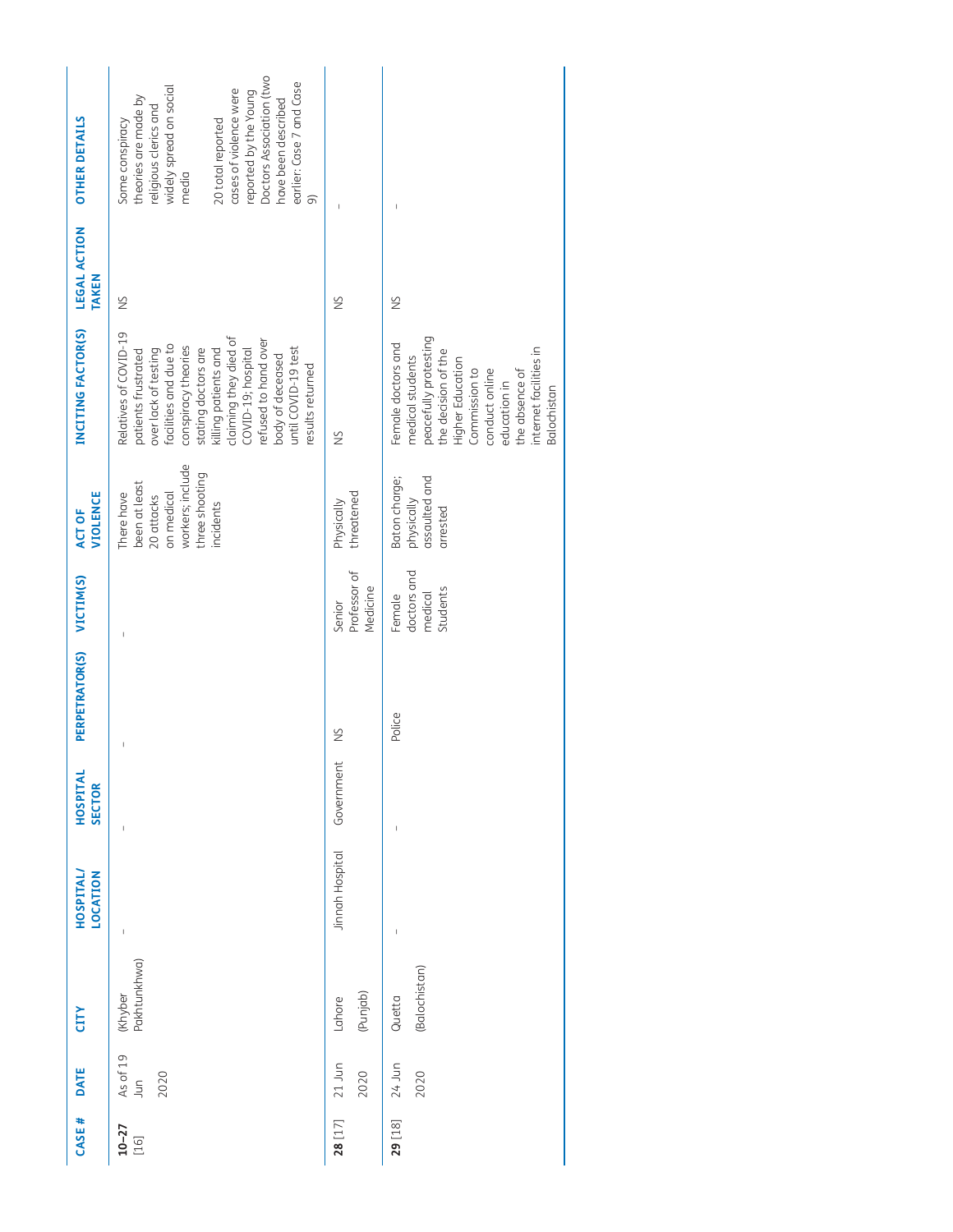severely affected the COVID-19 response. In Afghanistan, a maternity ward was attacked by gunmen in May 2020 [22].

Workplace violence in healthcare has been extensively documented in literature. Several multicentre studies have been conducted in Pakistan, and worldwide, to document the magnitude, types, and various factors involved in violence against the medical profession. In a systematic review published in 2019, Liu and colleagues reported that 61.9% of HCWs experienced some form of violence in the past year, with verbal abuse being the most common, and 24.4% HCWs experienced physical violence [27]. The emergency department is the most common site, and most cases are unreported because HCWs consider these aggressions towards themselves as a norm. In Pakistan, incidents have ranged from bullying, harassment, vandalism, and showing of weapons, to threats of extortion and kidnapping [5]. Workplace violence is more prevalent in public hospitals, as compared to private hospitals, due to overcrowding, easy access to the facility by the public, and resource constraints. A similar trend can be observed during this pandemic as well, because almost no cases of violence have been reported from private hospitals [5]. Major contributing factors to these incidents are unexpected outcomes or death of a patient, unavailability of resources at the facility, long waiting times and delay in treatment, miscommunication with patients and their families, and a general lack of awareness in society. Mostly relatives of the patients instigate the violence, as seen in this pandemic too. In the past, misconceptions regarding polio vaccinations have triggered incidents of violence towards health workers, similar to how misinformation regarding COVID-19 has fuelled attacks recently. Another reason observed in the past is the relatives falsely blaming doctors for harming their patients, and a similar pattern can be noted in the incidents of violence that have taken place in the past months [28].

Violence against HCWs can lead to increased work-related stress, burn out, and post-traumatic stress disorder. It negatively affects job performance, in turn leading to poor quality of health care [5]. It is also an additional contributor to already existing psychological distress caused by COVID-19. HCWs are working extra hours, with inadequate PPE and a shortage of medical equipment like ventilators, all the while being at a higher risk of getting infected and spreading it to their families [3, 26]. As of July 2020, over 5,000 healthcare workers had been infected with COVID-19 in Pakistan, and 58 lost their lives [29]. Having an increased risk of exposure to COVID-19, with an addition of violent incidents, HCWs developed increased anxiety and depression, and some were even compelled to quit their duties [30].

The impact and consequences of violence, especially during an ongoing pandemic, warrants a need to implement evidence-based solutions to counter such events in the future. We categorised our proposed solutions obtained from a review of existing literature into a pandemic-oriented approach and general interventions to counter workplace violence in healthcare.

### **PANDEMIC AND HEALTHCARE CRISIS ORIENTED SOLUTIONS**

Widespread misinformation about the disease, coupled with already heightened fear and anxiety within the community, seems to be the most notable driving factor in violence towards HCWs worldwide. Therefore, in a global healthcare crisis it is imperative to effectively educate the public through awareness campaigns early on; provide easily accessible, credible sources of information; and ensure speeches made by political leaders and people of influence are verified with facts. Secondly, scientific basis of health policies, and disease experiences from the people themselves, should be communicated to the public to ensure compliance with protective health measures [2]. Some examples of actions taken to counter misconceptions during this pandemic include 'Stop the Spread' campaign by WHO in conjunction with the UK government and removal of unsubstantiated content from social media giants like Facebook and Twitter [31, 32]. Even though the spread of the virus seems to be slowing down in our part of the world, the introduction of the COVID-19 vaccine may bring new challenges. In a cross-country study, 8.4% of HCWs reported misconceptions about vaccines being a cause of verbal violence [5]. To prevent future hostilities, our leaders and media will have to exhibit responsible journalism.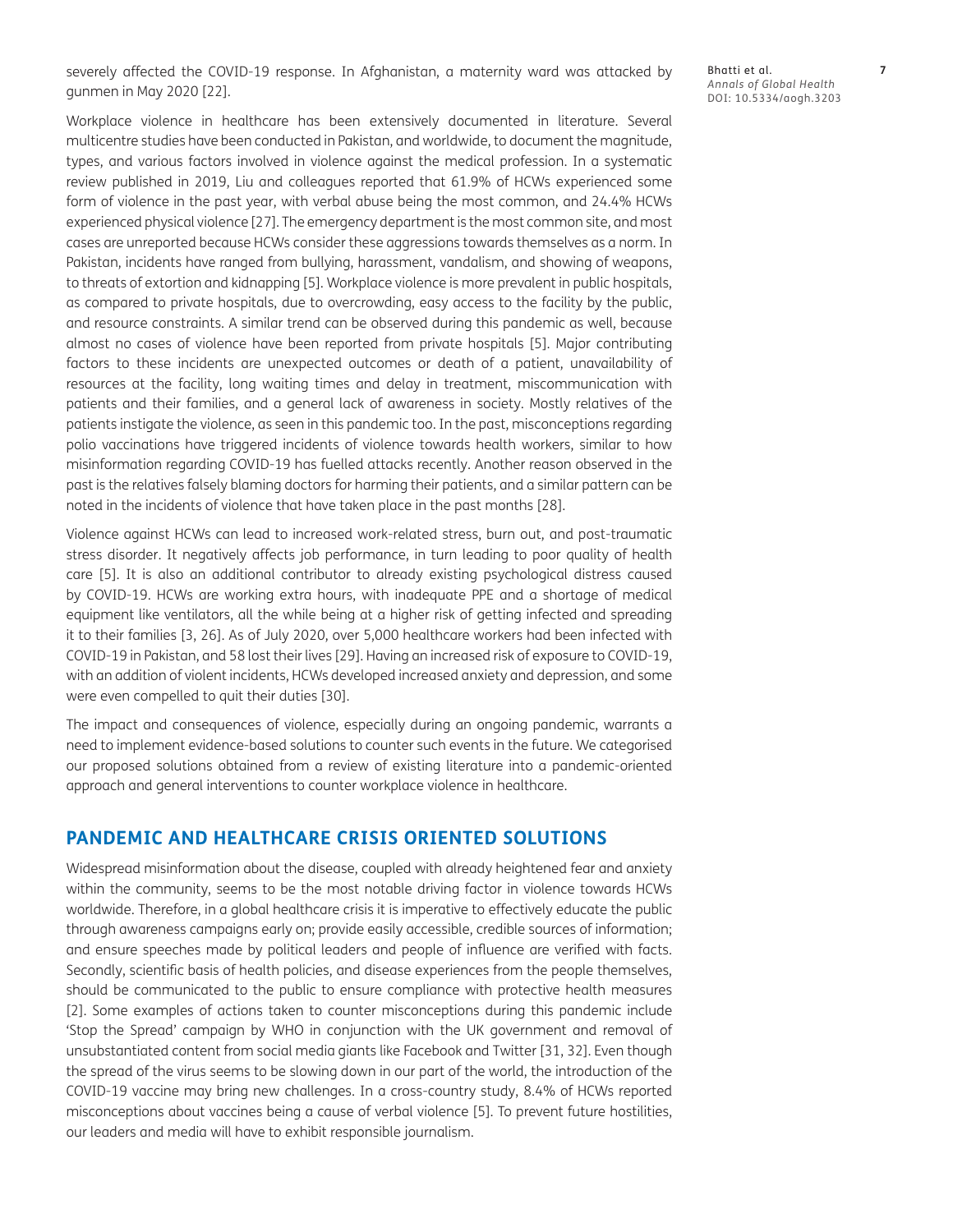In light of a pandemic, local governments need to invest in hospital security measures as part of their response budgets, while hospital administrations need to formulate a standard action plan to be followed during any conflict [3]. Additionally, it is important to extend support and to promote self-care practices for HCWs exposed to high levels of stress [33].

Furthermore, offenders must be held accountable for their actions and prosecuted adequately. Following recent incidents during this pandemic, governments have implemented new policies for protection of HCWs, for example, imprisoning perpetrators for up to seven years with a fine of up to five lakh in India [34], and introducing dedicated transport for HCWs in some cities of Mexico to ensure their safety [35]. Lastly, a comprehensive database of such incidents will help understand the scope of this problem and will help us learn lessons from the past, because violence against HCWs is a repeating trend during pandemics and epidemics [2].

# **GENERAL MEASURES TO COUNTER WORKPLACE VIOLENCE IN HEALTHCARE**

Organisationally, establishing aggression management teams for de-escalating and controlling incidents of violence in earlier stages can significantly reduce consequences of workplace violence [36]. A strict zero-tolerance attitude towards threats or any forms of violence against staff members should be enforced, along with proper reporting platforms, counselling avenues for victims, and follow-ups on prosecution of offenders [36, 37]. Patient education can decrease incidents of violence by 18.6%; therefore, patients and their families need to be well informed of management plans and possible outcomes. Furthermore, reduction in waiting times and strict one-attendant policies to avoid overcrowding can help decrease frustration amongst patients [23, 38].

Training HCWs in de-escalation techniques, as advised by Occupational Safety and Health Administration guidelines [39], along with recognition of perpetrators and self-defence, can ensure their protection. Development of interpersonal skills can prove useful when instructing perpetrators to stop the violent act [40].



Bhatti et al. **8** *Annals of Global Health* DOI: 10.5334/aogh.3203

**Figure 1** Summarises general measures to reduce violence against HCWs.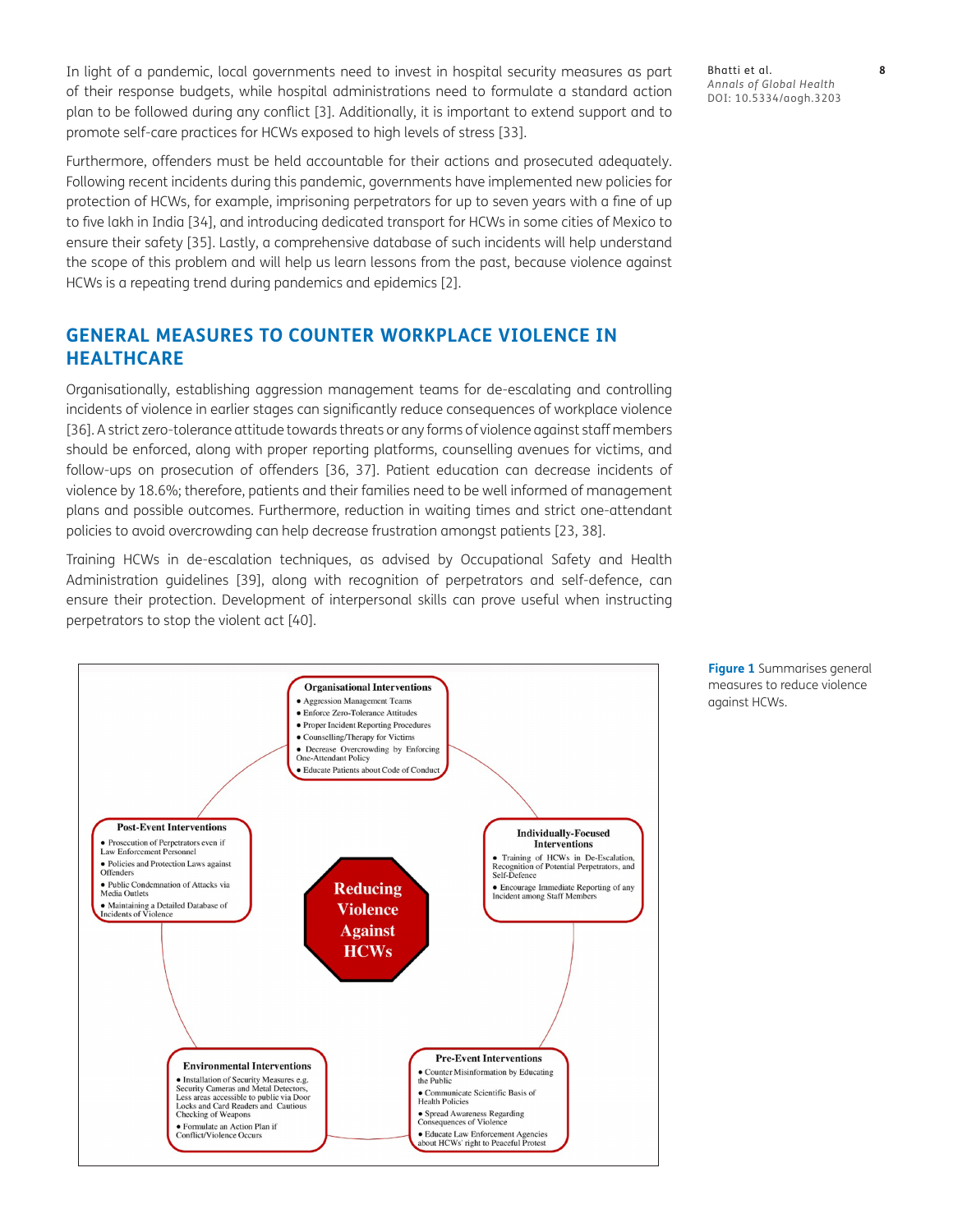Lack of security majorly contributes to escalation of such violent incidents [37]. Security measures include use of metal detectors at entrances, making fewer areas accessible to the public by using door locks and card readers, cautious checking for weapons on people entering the facility, and installing functioning CCTV cameras in high risk areas like emergency departments and waiting rooms. These measures, however, can prove costly, especially in rural areas. The Pakistan government should consider shifting at least 3% of the total GDP towards the healthcare sector [41].

Bhatti et al. **9** *Annals of Global Health* DOI: 10.5334/aogh.3203

### **CONCLUSION**

Healthcare professionals are the most valuable asset during a health crisis, and therefore their safety and well-being should be of the utmost priority. The issue of healthcare violence must be acknowledged and addressed at both a national and an international level. The government, health policy makers, media organisations, and community engagement groups, as well as the medical fraternity, must work together to eliminate violence and to ensure work safety for the medical profession.

## **COMPETING INTERESTS**

The authors have no competing interests to declare.

#### **AUTHOR CONTRIBUTIONS**

OAB and RSM were involved in the initial concept and design of the review. NA and HR independently performed the search and screening for news articles and relevant reports, and RSM created the tables. HR and RSM developed the figure. All authors were involved in drafting the final manuscript.

### <span id="page-9-0"></span>**AUTHOR AFFILIATIONS**

#### **Omaima Anis Bhatti** *[orcid.org/0000-0003-4005-1104](https://orcid.org/0000-0003-4005-1104)*

MBBS (in-training), Medical College, Aga Khan University Hospital, Stadium Road, Karachi, 74800, Pakistan

#### **Hareem Rauf** *[orcid.org/0000-0002-1611-0971](https://orcid.org/0000-0002-1611-0971)*

MBBS (in-training), Medical College, Aga Khan University Hospital, Stadium Road, Karachi, 74800, Pakistan **Namrah Aziz** *[orcid.org/0000-0001-7950-5658](https://orcid.org/0000-0001-7950-5658)*

MBBS (in-training), Medical College, Aga Khan University Hospital, Stadium Road, Karachi, 74800, Pakistan

**Russell Seth Martins** *[orcid.org/0000-0001-7713-3432](https://orcid.org/0000-0001-7713-3432)* MBBS (in-training), Medical College, Aga Khan University Hospital, Stadium Road, Karachi, 74800, Pakistan

**Javaid A. Khan** *[orcid.org/0000-0002-6223-959X](https://orcid.org/0000-0002-6223-959X)* Section of Pulmonary and Critical Care Medicine, Department of Medicine, Aga Khan University Hospital, Stadium Road, Karachi, 74800, Pakistan

## **PUBLISHER'S NOTE**

This paper underwent peer review using the *[Cross-Publisher COVID-19 Rapid Review Initiative](https://oaspa.org/scholarly-publishers-working-together-during-covid-19-pandemic/)*.

## **REFERENCES**

- 1. **University CaJH.** COVID-19 Dashboard by the Center for Systems Science and Engineering (CSSE) at Johns Hopkins University (JHU) 2020. *<https://coronavirus.jhu.edu/map.html>*.
- 2. **Forgione P.** New patterns of violence against healthcare in the covid-19 pandemic 2020; *[https://blogs.](https://blogs.bmj.com/bmj/2020/05/15/new-patterns-of-violence-against-healthcare-in-the-covid-19-pandemic/) [bmj.com/bmj/2020/05/15/new-patterns-of-violence-against-healthcare-in-the-covid-19-pandemic/](https://blogs.bmj.com/bmj/2020/05/15/new-patterns-of-violence-against-healthcare-in-the-covid-19-pandemic/)*.
- 3. **McKay D, Heisler M, Mishori R, Catton H, Kloiber O.** Attacks against health-care personnel must stop, especially as the world fights COVID-19. *Lancet (London, England)*. 2020; 395(10239): 1743–1745. DOI: *[https://doi.org/10.1016/S0140-6736\(20\)31191-0](https://doi.org/10.1016/S0140-6736(20)31191-0)*
- 4. **WHO.** Violence against health workers. 2018. [https://www.who.int/violence\\_injury\\_prevention/violence/](https://www.who.int/violence_injury_prevention/violence/workplace/en/) *[workplace/en/](https://www.who.int/violence_injury_prevention/violence/workplace/en/)*.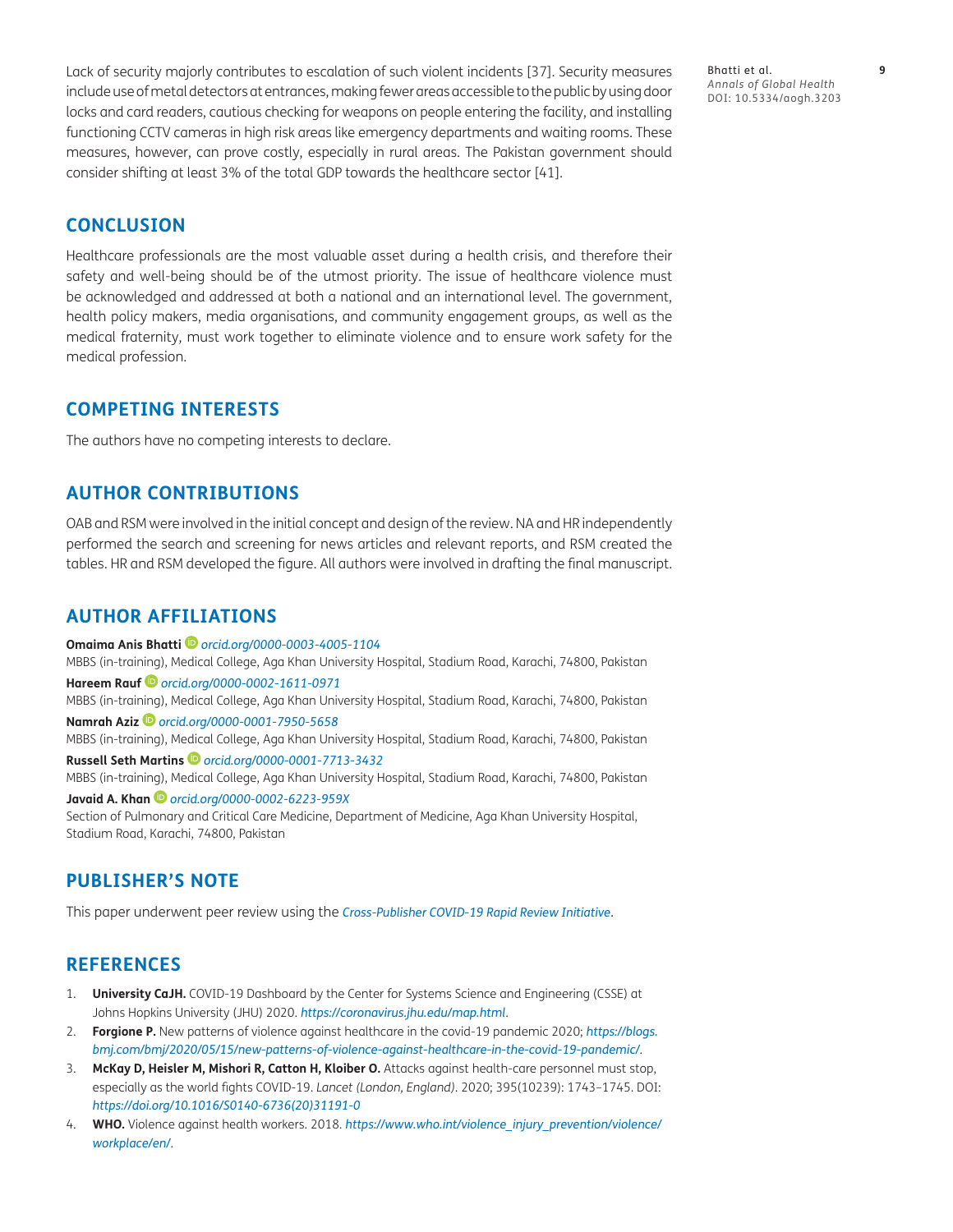- 5. **Shaikh S, Baig LA, Hashmi I,** et al. The magnitude and determinants of violence against healthcare workers in Pakistan. *BMJ global health.* 2020; 5(4): e002112. DOI: *[https://doi.org/10.1136/bmjgh-2019-](https://doi.org/10.1136/bmjgh-2019-002112) [002112](https://doi.org/10.1136/bmjgh-2019-002112)*
- 6. **Pakistan Go.** COVID-19 Health Advisory Platform. 2020. *<http://covid.gov.pk/>*. Accessed July 25, 2020.
- 7. **Regan H, Yeung J, Renton A, Woodyatt A, Wagner M.** Doctors arrested in Pakistan after protests over lack of PPE. *CNN*. April 6, 2020. *[https://edition.cnn.com/world/live-news/coronavirus-pandemic-04-06-](https://edition.cnn.com/world/live-news/coronavirus-pandemic-04-06-20/h_5b2fea9ff8892b69cfe1b006f19c5381) [20/h\\_5b2fea9ff8892b69cfe1b006f19c5381](https://edition.cnn.com/world/live-news/coronavirus-pandemic-04-06-20/h_5b2fea9ff8892b69cfe1b006f19c5381)*.
- 8. **Gilani I.** Medics on hunger-strike thrashed by police. *The Nation*. April 18, 2020. *[https://nation.com.](https://nation.com.pk/18-Apr-2020/medics-on-hunger-strike-thrashed-by-police) [pk/18-Apr-2020/medics-on-hunger-strike-thrashed-by-police](https://nation.com.pk/18-Apr-2020/medics-on-hunger-strike-thrashed-by-police)*.
- 9. **Bhatti MW.** JPMC vandalised by attendants of patient suspected of dying from coronavirus. *GEO*. May 15, 2020. *[https://www.geo.tv/latest/288066-jpmc-vandalised-by-attendants-of-patient-suspected-of](https://www.geo.tv/latest/288066-jpmc-vandalised-by-attendants-of-patient-suspected-of-dying-from-coronavirus)[dying-from-coronavirus](https://www.geo.tv/latest/288066-jpmc-vandalised-by-attendants-of-patient-suspected-of-dying-from-coronavirus)*.
- 10. **Shah B.** At Lahore's Mayo Hospital, doctors treating COVID-19 patients face hostility and mistrust. *GEO*. May 28, 2020. *[https://www.geo.tv/latest/290251-at-lahores-mayo-hospital-doctors-treating-covid-19](https://www.geo.tv/latest/290251-at-lahores-mayo-hospital-doctors-treating-covid-19-patients-face-hostility-and-mistrust) [patients-face-hostility-and-mistrust](https://www.geo.tv/latest/290251-at-lahores-mayo-hospital-doctors-treating-covid-19-patients-face-hostility-and-mistrust)*.
- 11. **Fatima R, Mandhro S.** Mob attacks Civil Hospital Karachi after coronavirus patient's death. *The Express Tribune*. May 30, 2020. *[https://tribune.com.pk/story/2231571/1-mob-attacks-civil-hospital-karachi](https://tribune.com.pk/story/2231571/1-mob-attacks-civil-hospital-karachi-coronavirus-patients-death)[coronavirus-patients-death](https://tribune.com.pk/story/2231571/1-mob-attacks-civil-hospital-karachi-coronavirus-patients-death)*.
- 12. **SAMAA.** KP doctor attacked by patient's attendants at Hayatabad Medical Complex. 2020. *[https://www.](https://www.samaa.tv/news/200/06/kp-doctor-attacked-by-patients-attendants-at-hayatabad-medical-complex/) [samaa.tv/news/200/06/kp-doctor-attacked-by-patients-attendants-at-hayatabad-medical-complex/](https://www.samaa.tv/news/200/06/kp-doctor-attacked-by-patients-attendants-at-hayatabad-medical-complex/)*.
- 13. **Hussain Khan M.** Frequent angry confrontations seen at LUH over SOPs for virus patients' bodies. *DAWN*. May 30, 2020. *[https://www.dawn.com/news/1560244/frequent-angry-confrontations-seen-at-luh-over](https://www.dawn.com/news/1560244/frequent-angry-confrontations-seen-at-luh-over-sops-for-virus-patients-bodies)[sops-for-virus-patients-bodies](https://www.dawn.com/news/1560244/frequent-angry-confrontations-seen-at-luh-over-sops-for-virus-patients-bodies)*.
- 14. **Ali I.** NICVD doctor shot at, wounded by policeman. *DAWN*. June 19, 2020. *[https://www.dawn.com/](https://www.dawn.com/news/1564450) [news/1564450](https://www.dawn.com/news/1564450)*.
- 15. **The News.** Deceased coronavirus patient's relatives vandalise Lady Reading Hospital in Peshawar. 2020. *[https://www.thenews.com.pk/latest/664901-deceased-coronavirus-patients-relatives-vandalise](https://www.thenews.com.pk/latest/664901-deceased-coronavirus-patients-relatives-vandalise-peshawars-lady-reading-hospital)[peshawars-lady-reading-hospital](https://www.thenews.com.pk/latest/664901-deceased-coronavirus-patients-relatives-vandalise-peshawars-lady-reading-hospital)*.
- 16. **Hadid D, Sattar A.** Pandemic Panic In Pakistan: "People Are Just Literally Fighting For Beds." 2020. *NPR*. June 19, 2020. *[https://www.npr.org/sections/goatsandsoda/2020/06/19/878896370/pandemic-panic-in](https://www.npr.org/sections/goatsandsoda/2020/06/19/878896370/pandemic-panic-in-pakistan-people-are-just-literally-fighting-for-beds)[pakistan-people-are-just-literally-fighting-for-beds](https://www.npr.org/sections/goatsandsoda/2020/06/19/878896370/pandemic-panic-in-pakistan-people-are-just-literally-fighting-for-beds)*.
- 17. **Ur Rehman E.** Violence against healthcare providers. *The Nation*. June 23, 2020. *[https://nation.com.](https://nation.com.pk/23-Jun-2020/violence-against-healthcare-providers) [pk/23-Jun-2020/violence-against-healthcare-providers](https://nation.com.pk/23-Jun-2020/violence-against-healthcare-providers)*.
- 18. **News Intervention Bureau.** Pakistan arrests lady doctors, students sitting on a peaceful protest in Quetta. *News Intervention*. 2020. *[https://www.newsintervention.com/pakistan-arrests-lady-doctors](https://www.newsintervention.com/pakistan-arrests-lady-doctors-students-sitting-on-a-peaceful-protest-in-quetta/)[students-sitting-on-a-peaceful-protest-in-quetta/](https://www.newsintervention.com/pakistan-arrests-lady-doctors-students-sitting-on-a-peaceful-protest-in-quetta/)*.
- 19. **Hai Kakar A, Siddique A.** Pakistan Faces Unprecedented Healthcare Crisis amid Mounting Coronavirus Infections. *Gandhara*. June 19, 2020. *[https://gandhara.rferl.org/a/pakistan-faces-unprecedented](https://gandhara.rferl.org/a/pakistan-faces-unprecedented-healthcare-crisis-amid-mounting-coronavirus-infections/30679490.html)[healthcare-crisis-amid-mounting-coronavirus-infections/30679490.html](https://gandhara.rferl.org/a/pakistan-faces-unprecedented-healthcare-crisis-amid-mounting-coronavirus-infections/30679490.html)*.
- 20. **Devi S.** COVID-19 exacerbates violence against health workers. *Lancet (London, England).* 2020; 396(10252): 658. DOI: *[https://doi.org/10.1016/S0140-6736\(20\)31858-4](https://doi.org/10.1016/S0140-6736(20)31858-4)*
- 21. **Insight I.** Attacks on health care during the COVID-19 response January and May 2020. v. June 2020. 2020. *[http://insecurityinsight.org/wp-content/uploads/2020/06/2020-Jan-May-Fact-Sheet-COVID-19](http://insecurityinsight.org/wp-content/uploads/2020/06/2020-Jan-May-Fact-Sheet-COVID-19-and-Conflict.pdf) [and-Conflict.pdf](http://insecurityinsight.org/wp-content/uploads/2020/06/2020-Jan-May-Fact-Sheet-COVID-19-and-Conflict.pdf)*.
- 22. **ACLED.** COVID-19 Disorder Tracker. 2020. *<https://acleddata.com/analysis/covid-19-disorder-tracker/>*.
- 23. **Mello MM, Greene JA, Sharfstein JM.** Attacks on Public Health Officials During COVID-19. *Jama*. 2020; 324(8): 741–742. DOI: *<https://doi.org/10.1001/jama.2020.14423>*
- 24. **Semple K.** 'Afraid to Be a Nurse': Health Workers Under Attack. *The New York Times*. April 27, 2020;. *<https://www.nytimes.com/2020/04/27/world/americas/coronavirus-health-workers-attacked.html>*. Accessed April 27, 2020.
- 25. CDT Spotlight: Healthcare Workers Under Siege. 2020. *[https://acleddata.com/2020/04/16/cdt-spotlight](https://acleddata.com/2020/04/16/cdt-spotlight-healthcare-workers-under-siege/)[healthcare-workers-under-siege/](https://acleddata.com/2020/04/16/cdt-spotlight-healthcare-workers-under-siege/)*.
- 26. Health workers become unexpected targets during covid-19. *Economist*. May 11, 2020. *[https://www.](https://www.economist.com/international/2020/05/11/health-workers-become-unexpected-targets-during-covid-19) [economist.com/international/2020/05/11/health-workers-become-unexpected-targets-during-covid-19](https://www.economist.com/international/2020/05/11/health-workers-become-unexpected-targets-during-covid-19)*.
- 27. **Liu J, Gan Y, Jiang H,** et al. Prevalence of workplace violence against healthcare workers: A systematic review and meta-analysis. *Occupational and environmental medicine*. 2019; 76(12): 927–937. DOI: *<https://doi.org/10.1136/oemed-2019-105849>*